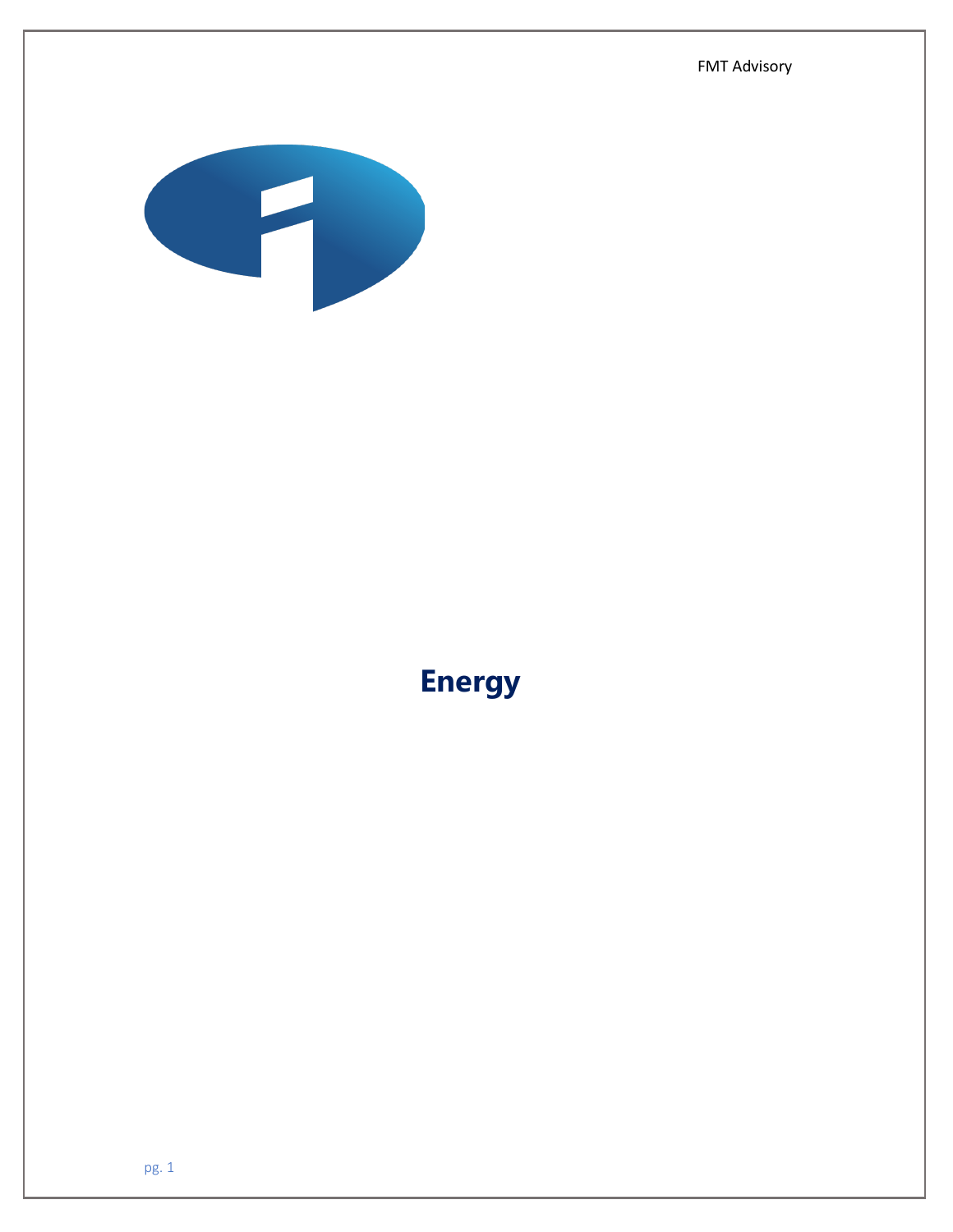## Safe-Harbor Act

This information is provided by FMT Investment Advisory for informational purposes only. Investing involves the risk of loss and investors should be prepared to bear potential losses. Past performance may not be indicative of future results and forward-looking statements and economic conditions may not prevail in the future.

No portion of this commentary is to be construed as a solicitation to buy or sell a security or the provision of personalized investment, tax, or legal advice. Please contact your advisor or FMT Advisory for personalized assistance. Certain information contained in this report is derived from sources, such as company SEC filings, that FMT Investment Advisory believes to be reliable; however, FMT Investment Advisory does not guarantee the accuracy or timeliness of such information and assumes no liability for any resulting damages.

FMT Investment Advisory is a registered investment adviser that maintains a principal place of business in the state of Arizona. The Firm may transact business in those states in which it is registered or qualifies for a corresponding exemption from such requirements. For information about FMT Investment Advisory's registration status and business operations, please consult the Firm's Form ADV disclosure documents, the most recent versions of which are available on the SEC's Investment Adviser Public Disclosure Website at www.adviserinfo.sec.gov.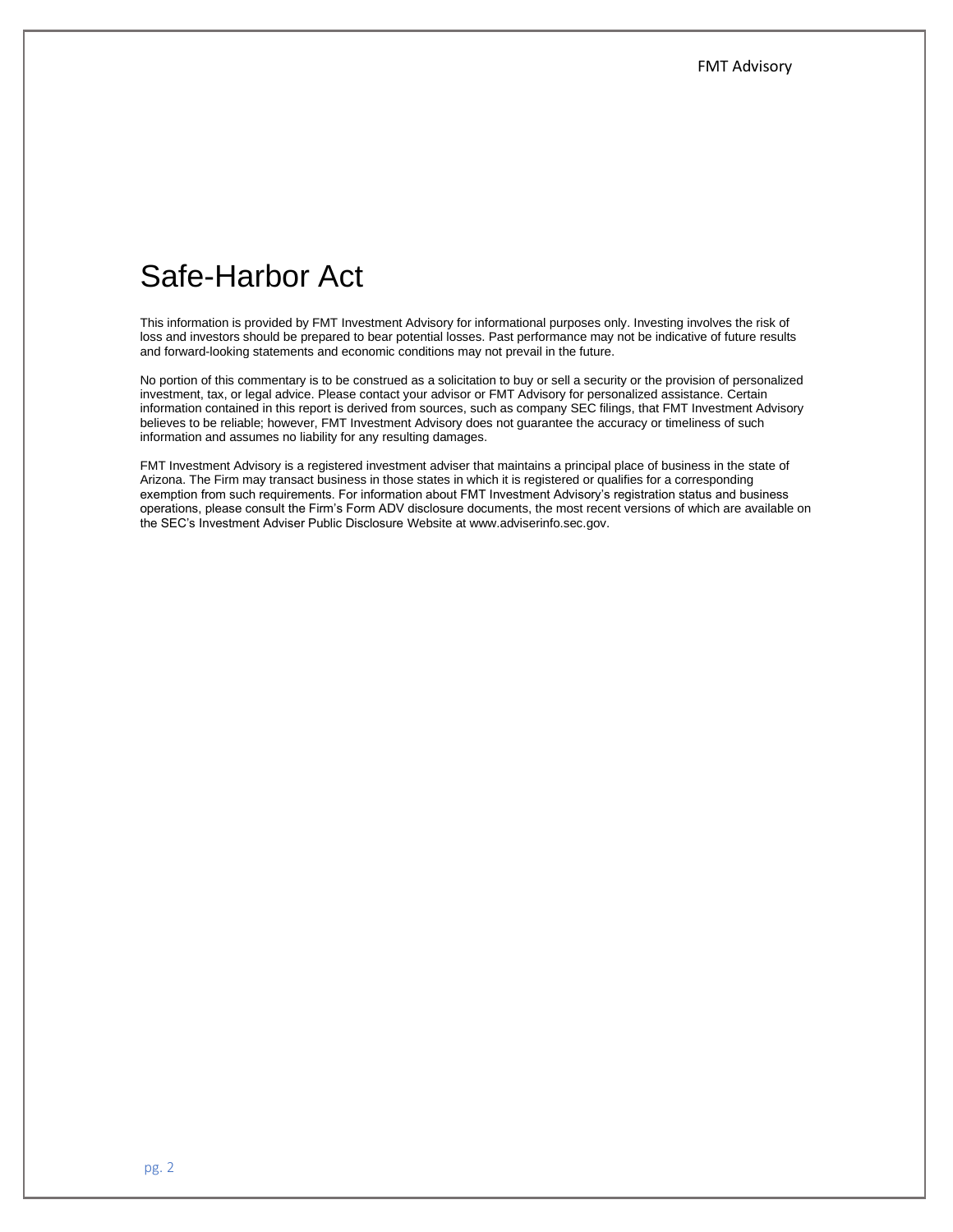## **Intro**

#### **Abundant and efficient energy is the key to growth.**

Without an adequate supply growth of efficient energy, economic activity declines and humanity suffers.



The markets and economies have never appeared so confusing, but when looked at through the lens of energy, it all begins to make sense.

What you are witnessing in the economy today is reminiscent of the 1970s.

In 2022, the world is faced with a lack of supply growth in oil, natural gas, and other important natural resources needed to meet growing *global* demand, and very few *truly* understand the dynamics taking shape in the natural resource markets that are as tight as a drum.

The energy crisis is not because of Russia/Ukraine, although the conflict has certainly sped up some of the looming issues.

Energy markets were headed for a crisis anyway. **Europe was already in a full-blown energy crisis well before the war due to extremely tight markets caused by misguided (political) energy policies**. One is also likely coming to the United States very soon.

It's no surprise that with a lack of surplus energy, Europe's economy was one of the first to begin contracting.

**A surplus of energy is arguably mankind's largest innovation**, and we are currently squandering away ours with misguided political policies and giant misconceptions about where we are with renewables.

As a result, FMT believes *we have* entered a period of stagflation: an economy that is difficult to grow against a lack of production growth in efficient energy.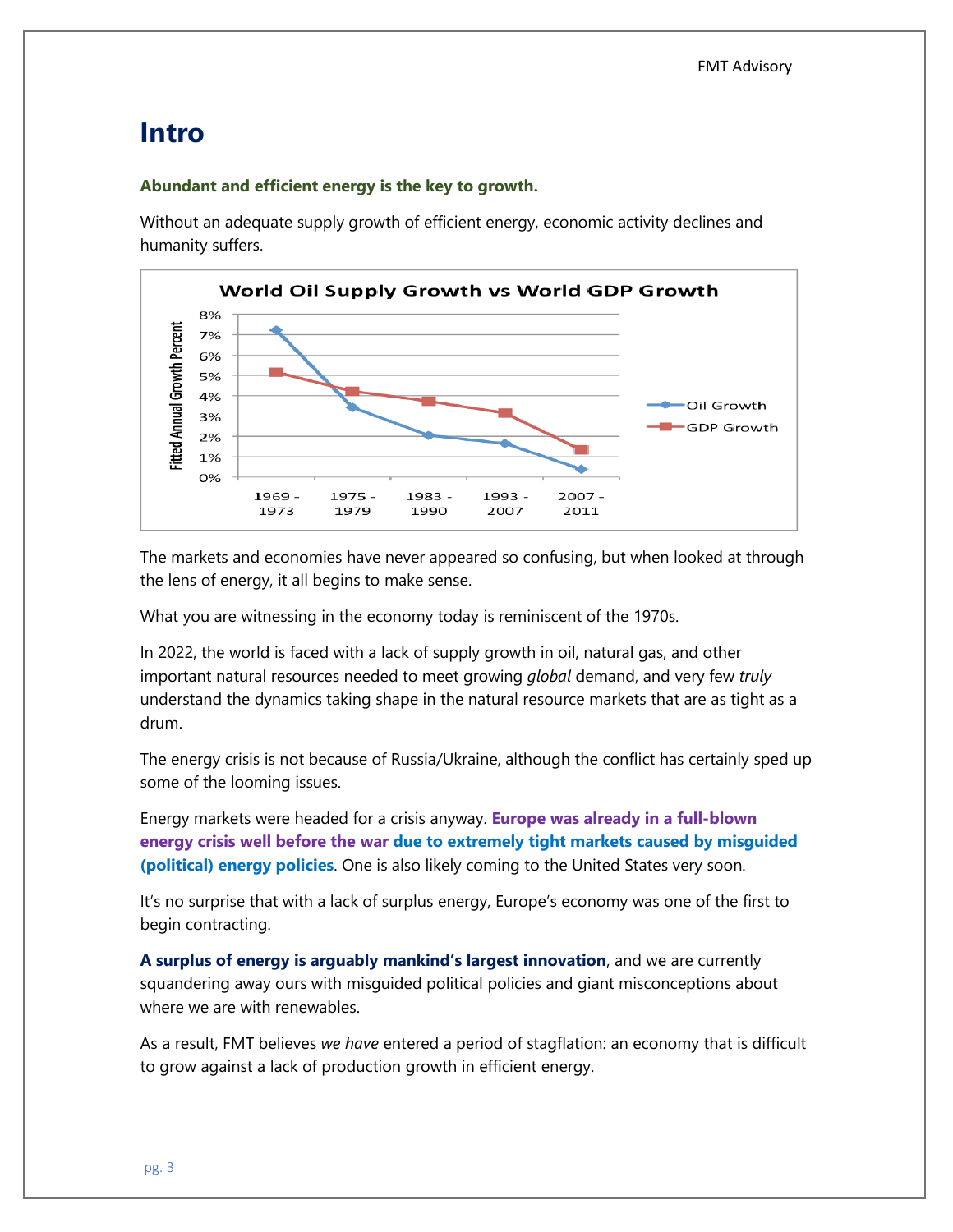**These problems create huge opportunities** because capital investment is severely lagging the required energy supply growth necessary for humanity's upward trajectory. Investors getting in now should be rewarded quite handsomely over the next few years.

**Throughout human history**, you might be surprised to learn that energy output and economic growth are perfectly joined at the hip.

The illustration below is just a more recent observation of this phenomenon that has existed for centuries.



The global economies over the decade from 1972 to 1982 contracted from annualized growth rates of just over 4% to under 2%. Energy supply growth declined from 5% to slightly negative growth over the same period.

When energy growth stalls, economies fall.

In Vaclav Smil's seminal book, "**Energy and Civilization: A History**," he lays out one of the most fascinating reads on mankind's trajectory that drills down on energy output and economic growth. It is a highly recommended read if one should want to get in the weeds.

Because of the dynamics of tight supply and demand imbalances in global energy markets, ESG mandates and initiatives, and extreme capital discipline in these sectors after a decadelong bear market, FMT believes that markets are severely missing the magnitude of supplyside tightness, thus vastly underappreciating the natural resource sector and its importance for continued economic growth.

**For robust economic growth to ensue**, we need major capital investments in raw material production. This has been lacking for nearly a decade, which can be witnessed through higher global energy costs that were rising well in advance of Russia/Ukraine, and the chickens have now come home to roost.

For these reasons, FMT believes a commodity super-cycle is in the early stages.

After years of underinvestment and now **undersupplied natural resource markets**, FMT believes exposure to commodities will help protect and grow our principal over the next few years.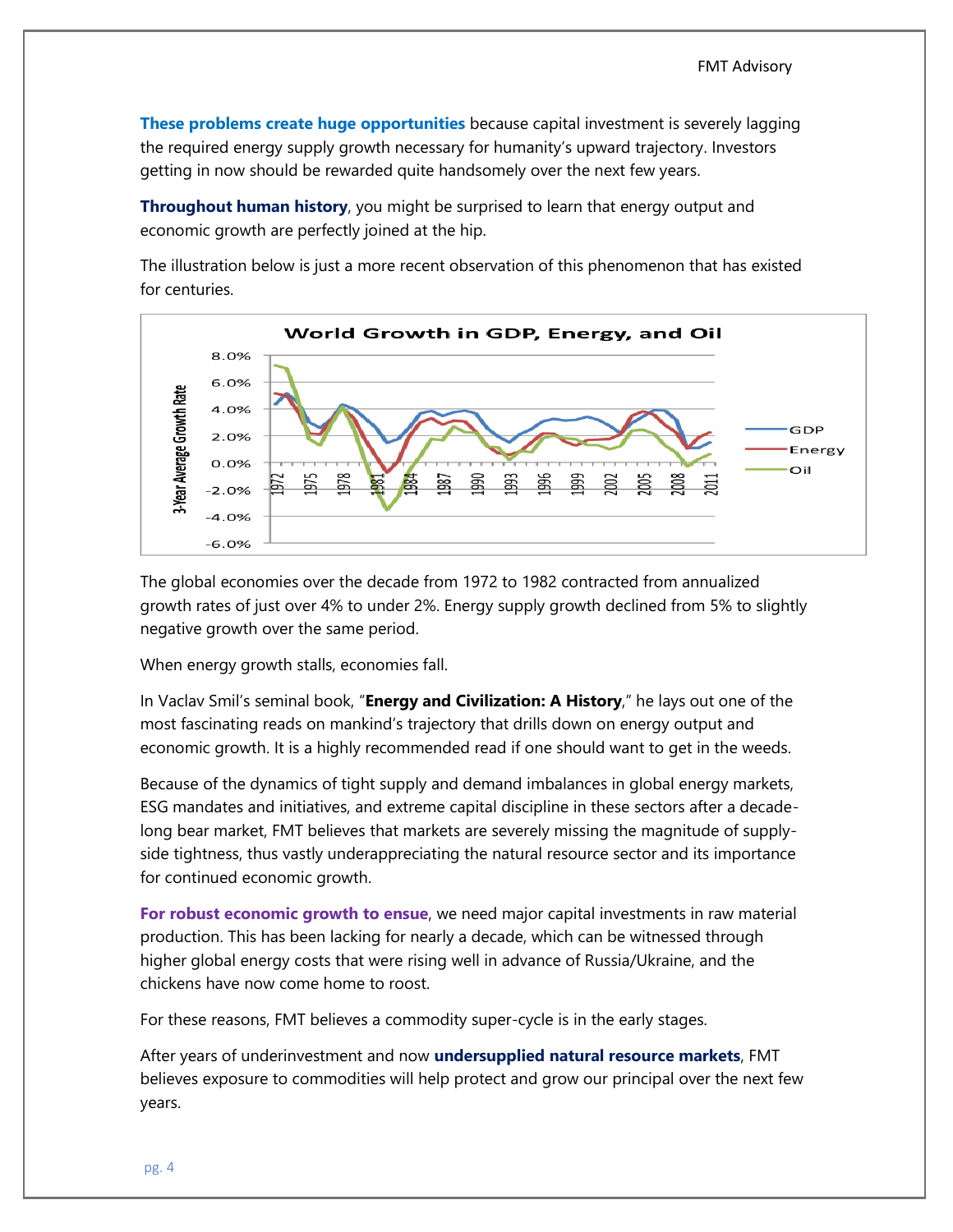#### **The Green Premium is Soaring**

In parts of northern Arizona and Nevada, large groups of protestors have signs that read, "Preserve our water and stop lithium-ion mining."

Arizona and Nevada have been in a drought alongside much of the country, and reservoirs are at 20-year record lows, so it's understandable that those living in these areas are against lithium-ion mining production since it requires a vast amount of water (and oil/gas) for extraction like most of the energy industry.

Lithium-ion is used to produce electric vehicle (EVs) batteries along with solar/wind battery buffering, "solutions" for decarbonization.

**The high energy and raw material intensity it takes to produce EVs (and other renewables) are staggering**, **and it is estimated to be 5x to 7x that of combustion vehicles. To put it more plainly, it takes a lot of fossil fuels and other natural resources to make renewable energy.**

With many powerful environmental lobbyist groups and protestors fighting for natural resource constraints, rigid government approvals and regulations slowing extraction and development, and poorly coordinated ESG initiatives, our energy surpluses are going in the wrong direction.

#### **This has major consequences**, **many of which are just starting to be visible.**

As an example, Tesla recently had to raise prices because energy and base material input costs have soared. **This isn't out of desire or because of "greedy" corporate policy –it has been out of necessity**.

Years of underinvestment in traditional energy (fossil fuels) and base metal (like copper) production, along with their dwindling supplies, has increased the input costs of EV production and is making them less affordable to produce and buy again (along with everything else).

This is illustrated through the **Green Premium** for EVs that *had seen* the most progress of any renewable technology. **Unfortunately, this is rising dramatically after having consistently fallen when energy input costs were much cheaper and more abundant.** If you are unfamiliar, a **Green Premium** is defined as the higher per-unit dollar cost of going with a renewable resource over a traditional energy resource.

**We can see this dynamic play out in a big way with the highest-volume, lowest-cost EV producer that had made the most progress on the Green Premium: Tesla.** 

**Tesla's sticker prices are rising far faster than gas-fueled vehicles as energy surpluses dwindle**. Recall that it takes at least 5x the energy and raw material intensity to produce an EV.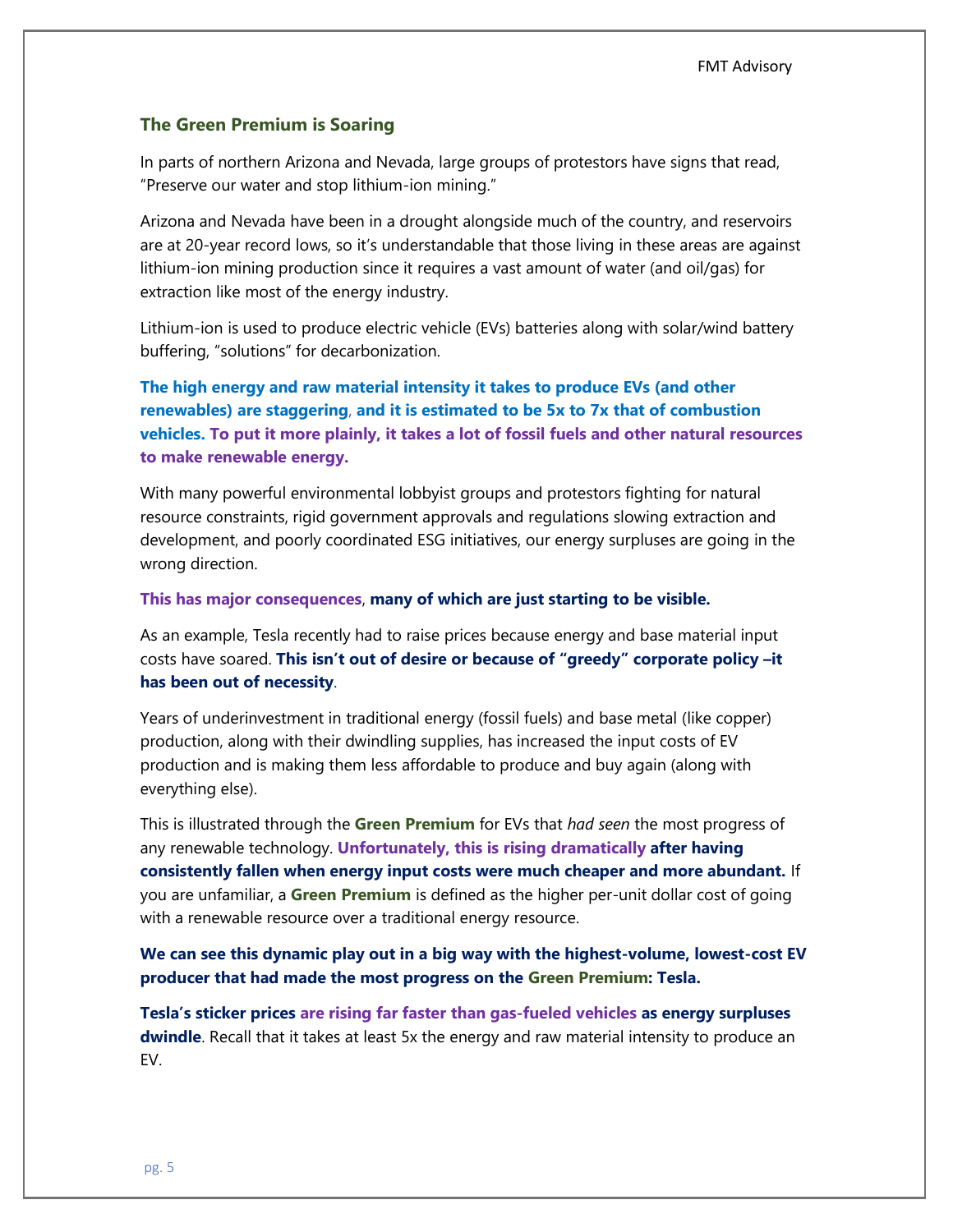In March of 2021, the base Tesla 3 Standard Range+ was around \$37,190, while the same one is \$48,490 today. Over the same period, a base Toyota Camry LE has risen by less than \$500 (to \$25,845). You can plug in any comparable ICE car, and the results are the same: a dramatic discrepancy in price increases.

## **Tesla's entry-level Model 3 has risen close to a mind-numbing \$11,000, or near 30%, in less than 18 months.**

This transpired while Tesla's volumes have been skyrocketing, which wasn't supposed to be in the cards.

#### **So much for Moore's Law or Wright's Law when it comes to renewables.**

If the renewable industry doesn't have *abundant and cheap energy***,** *sufficient raw material supplies, and historically low costs of capital*, renewable energy technologies become far less cost-effective on a per-unit dollar basis compared to their CO2-emission counterparts (FMT will save the EROEI arguments for another day).

#### **This is particularly noteworthy and has profound world implications**.

Not only is Tesla the lowest-cost EV producer that had made the greatest strides in the **Green Premium** compared to any other company, but Elon Musk has reiterated many times that his goal is to make EVs as affordable as possible. Even so, pricing is now going in the complete opposite direction.

#### Why is this happening?

Recall that, when fossil fuels and raw materials become scarce and more expensive it drives the price of everything up, **especially renewable energy products due to their extraordinarily high natural resource inputs**. **This erodes their overall per-unit value proposition.**

## **The truth is that for the "green" industry to thrive and get to where it wants to go, it needs commensurate growth in raw materials and fossil fuels for the foreseeable future.**

That growth isn't there today due to the anti-oil movement and ineffective government policies, and this can be measured through the price of Tesla. In Tesla's 2021 Impact Report, this information is non-existent, but it's understandable why.

## **The developments of what FMT is conveying to you are only becoming visible to us (and to Tesla) now.**

Viewed in this light, the deeper meaning behind Musk's recent statements and what he has been alluding to makes perfect sense:

"Realized what I have in common with environmentalists, but also why they're so annoyingly wrong: They are conservationists of what is, whereas they should be conservationists of our potential over time, our cosmic endowment. (From a friend)"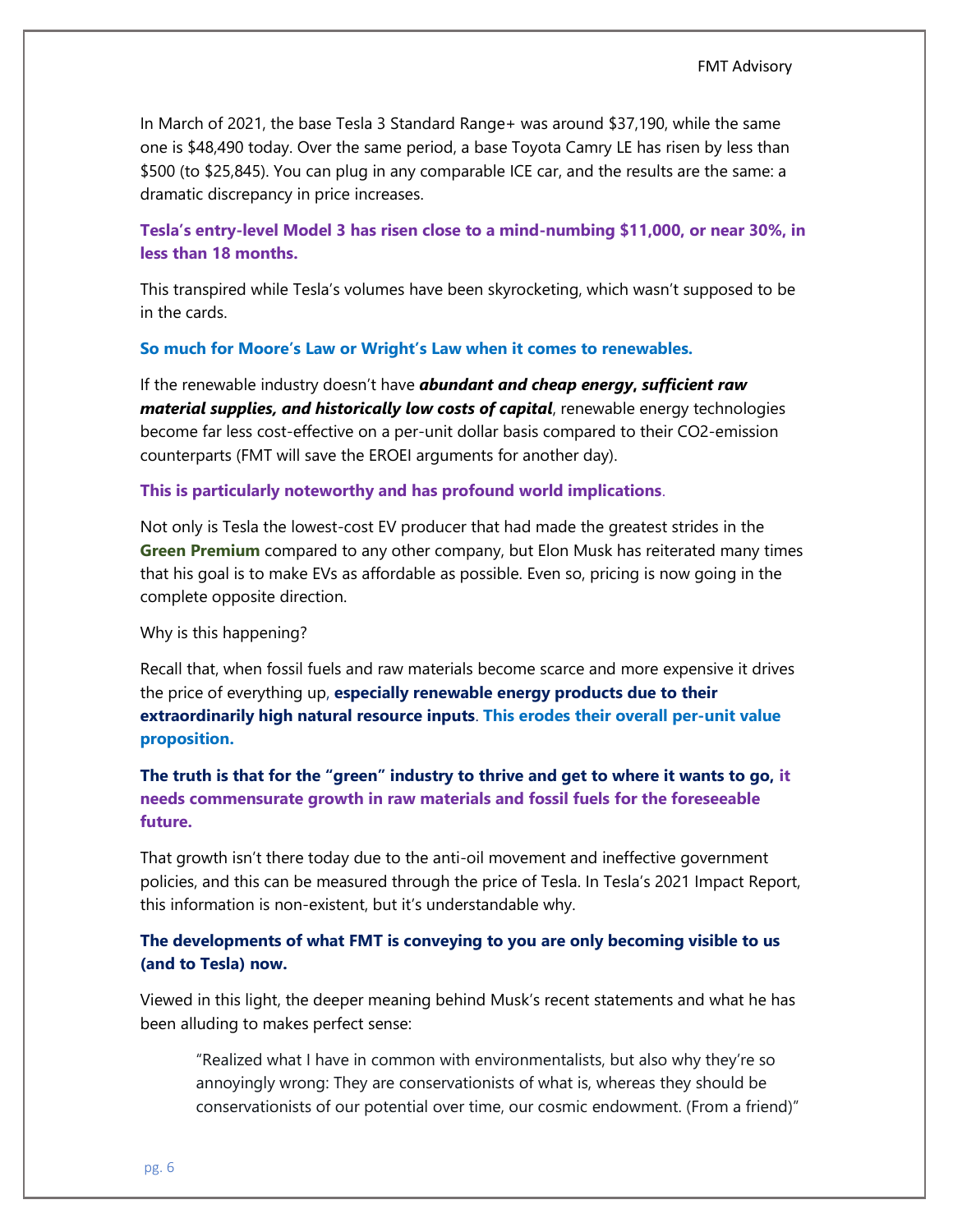The truth is that we need far larger raw material supplies (extraction) than we have to meet the growing demands of *global* progress and development*.* We also need to provide the current surplus of energy we need for human progress and productivity to continue.

In essence, **without enormous fossil fuel and base metal extraction growth going forward**, we will continue falling behind in every regard.

**We will fall behind on both, and ironically, the CO2 front because of a lack of fossil fuel growth, which slows the transition to clean energy as raw material costs rise (along with the cost of capital)**, **along with the surplus of energy, which is what has allowed economic growth and human prosperity to prevail.**

In other words, we need to "drill, baby, drill" so **we can** get to a clean and abundant energy future.

Back on March  $4<sup>th</sup>$ , 2022, this information was lost on almost every analyst, commentator, and meme shill when Elon Musk tweeted in what appeared to be a response to the Russian conflict: "**Hate to say it, but we need to increase oil & gas output immediately. Extraordinary times demand extraordinary measures**."

That tweet was hardly just about the Russian war. Two weeks after the post, Tesla jacked up their prices. The Russian conflict had just started.

**Russia simply provided the cover of what had been happening internally at Tesla (and every other renewable product) for months regarding rising input costs.** 

If you are not convinced, Tesla raised prices in March of 2022 by \$2,000 after the Russian war, **but they also raised them in 2021 by substantially more (long before the war) as raw material inputs were skyrocketing.**

This should be a wake-up call for politicians and the ESG movement that have been diverting needed investment in natural resources because they are cutting off their nose to spite their face.

**Without sufficiently large oil and gas exploration and production ramps, the Green Premium will continue to widen, and society will continue to fall behind.**

We need at least a decade of robust oil and natural gas production to have any hope for a global clean energy transition. This isn't lost on Elon Musk — or Warren Buffett and Bill Gates for that matter.

**Demand for fossil fuels and raw materials is insatiable, and they will be wholly necessary for quite some time.**

**We need much more production of these energy resources to have any hope of getting to the other side (clean and abundant energy).**

The good news is that it appears the Department of Energy (DOE) is fully realizing the urgency that is required given their impressive report in response to Executive Order 14017.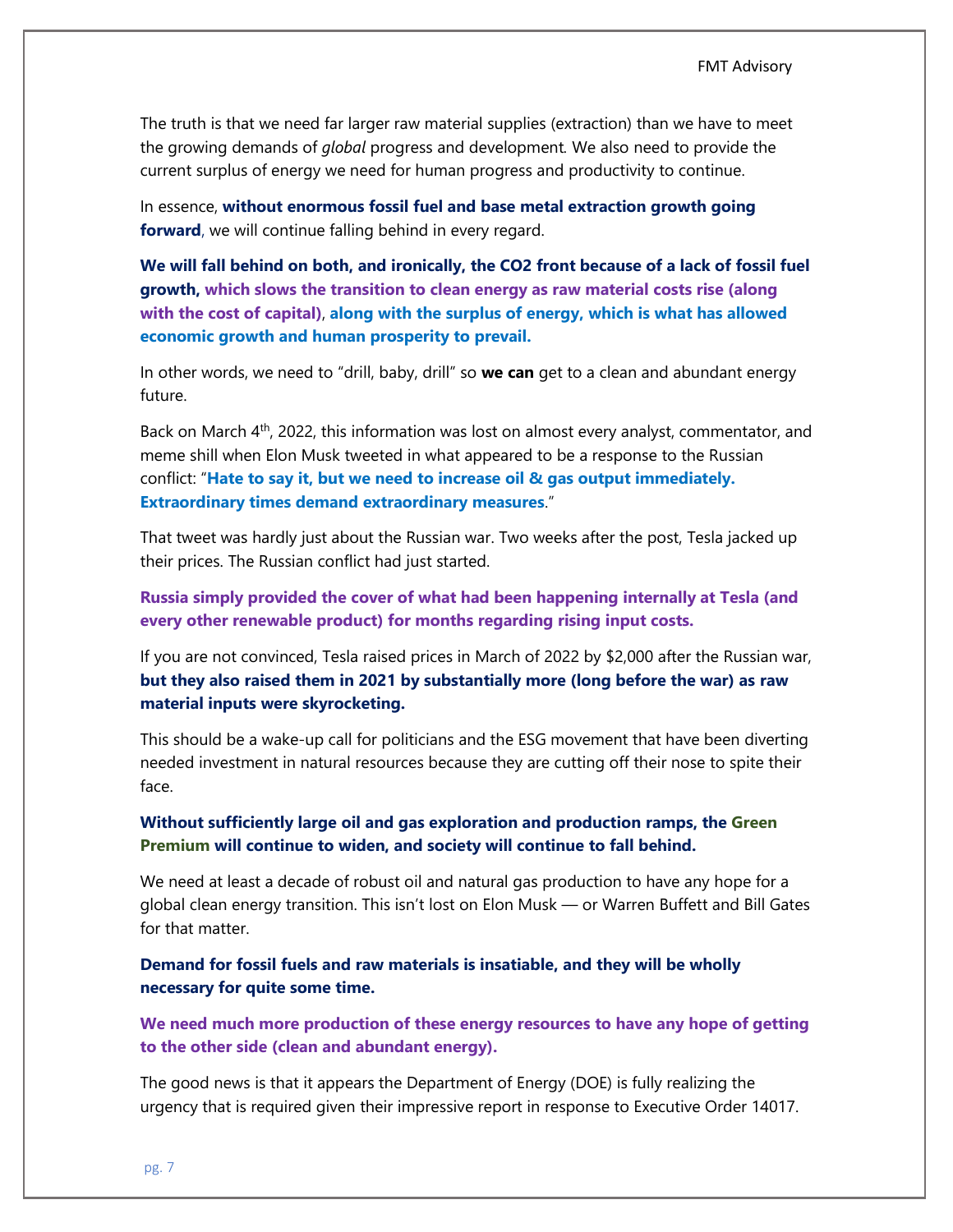The United States will find its way, but the road is looking rough.

For now, ESG initiatives, energy and renewable misconceptions, and misguided political energy policies untethered to realities are starting to hold humanity back in a big way, **but this has given investors an enormous opportunity as public perceptions shift.**

FMT is optimistic that the truth of what humanity *needs* will win out as society comes around to facts over rhetoric (we are already seeing signs of this with the DOE response).

#### **The Tightness of Supplies: Demand Side**

In one of Vaclav Smil's lectures, he said (paraphrasing) that "it's not like a light switch to get to a clean energy future, it's a multi-decade process."

**This appears to be lost on vastly overrated "tech" analysts and the ESG movement, and it has created deeply flawed public perceptions.** 

If the world tried to convert 100% of all combustion engines to EVs overnight, lithium-ion and nickel production alone are *600+ years behind* production schedules in this hypothetical scenario.

That doesn't even take into consideration the record-low water inventories because we would also have a massive shortage in U.S. oil and natural gas to do such a huge conversion so quickly (plus a shortage of labor and equipment).

It's as if spare oil pumping capacity isn't already looking grim.

## **What is simply not on the casual observer's mind or being touted by the ESG virtue signalers is the true extent of global fossil fuel demand going forward.**

India is entering their "S" curve of energy consumption as their per-capital incomes rise beyond the low-income tipping point, **the point at which consumption of natural resources explodes.**

The amount of demand for hydrocarbons (oil, natural gas, and coal), copper, steel, cement, and uranium coming out of India has begun its exponential rise (15-20 years of explosive natural resource demand).

China's demand for natural gas, copper, and many other cleaner resources is practically limitless.

**Global consumption of fossil fuels is relentlessly increasing and wholly necessary despite the delusion of ESG initiatives and woke policies.**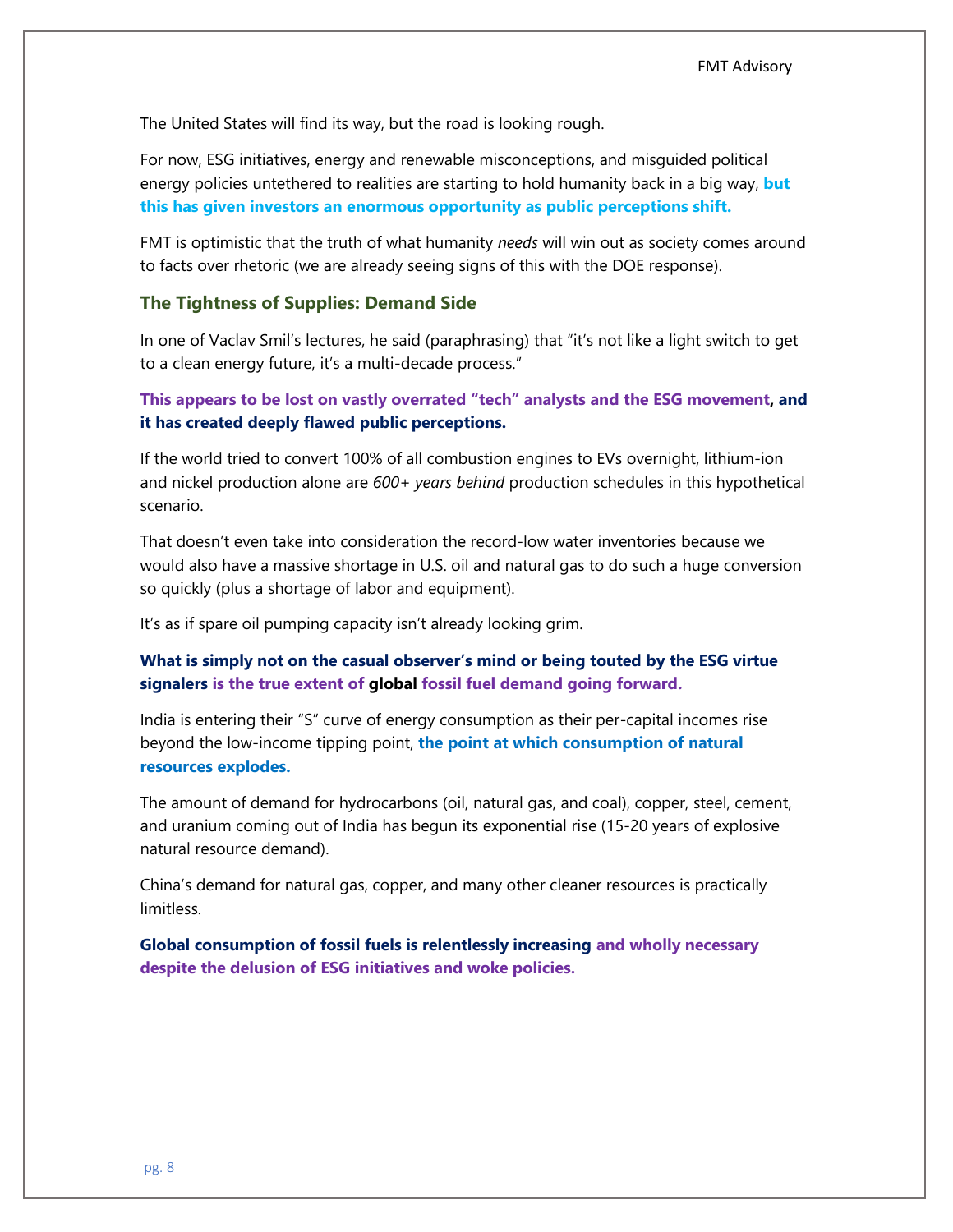

Our society is leaning away from fossil fuels exactly at a time when they should be leaning into them. Inasmuch as FMT is pro-green, the reality is that there is no viable replacement for fossil fuels anytime soon, and replacements are years off.

FMT estimates that global demand for oil, natural gas, and coal will hit *record highs* in 2022 while supplies lag. **We are simply squandering our surplus of energy. Without it, kiss the green movement goodbye and say hello to energy poverty.** 

It's also worth pointing out that **the expansion of our own electric grid and that of other developed countries** to support the broad adoption of EVs to meet net-zero greenhouse emission targets will also be enormous. **This will put further pressure on demand for natural resources and requires growing amounts of copper, cement, oil, steel, natural gas, nickel, silver, etc.**.

**The sheer amount of raw material demand is absolutely staggering and almost too hard to wrap our heads around.** The American Society of Engineers estimates that the price tag just to update and expand our grid is a cool \$2 trillion.

**Even so, the natural resource industry has been dangerously overlooked and oddly demonized given the human prosperity it has provided and its relevance in moving forward.**

Even if we didn't have the enormous expansionary plans for clean energy by developed countries like the U.S. and Europe**, we are already either running supply deficits or have extremely tight supplies in many of the natural resources necessary to run our current system.**

**Suffice it to say that there is a near shortage of almost everything at today's production rates.**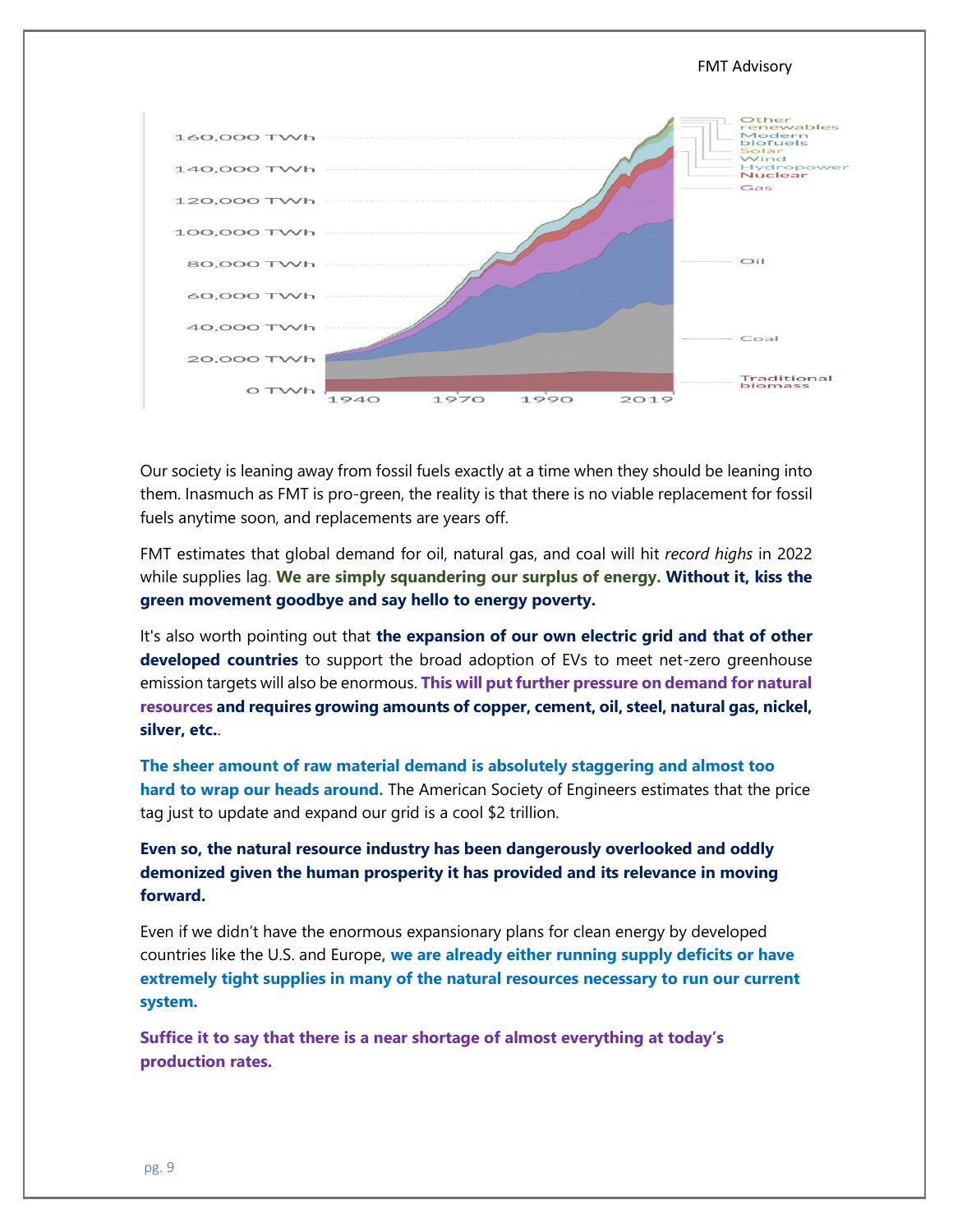In fact, a Dutch government-sponsored study recently concluded that the Netherlands' "**green ambitions** *alone* **would consume a major share of global minerals**" and that "**exponential growth in (global) renewable energy production capacity is not possible with present day technologies and annual metals production**."

**Simply put, the global demand for natural resources is voracious, and we need decades of new supplies.** Unfortunately, investment in new production is sorely lacking, and much of it is still being diverted to poor use cases largely because of ESG mandates.

To get to a new world of abundant and clean energy, **we simply need to ironically extract a lot more and do it quickly**. We should hope governments start executing a *legitimate* long-term energy plan—imminently.

To think otherwise is not falling on the right side of history amply displayed by world energy prices, which will be the real arbiter of truth over time.

While spot prices will be quite volatile, barring a deep and prolonged recession, FMT believes global economies are looking at higher commodity spot prices for longer.

#### **Bottlenecks for Natural Resource Production Create Opportunity: Supply Side**

One *would think* that with **dramatically rising spot prices** (which is highlighting these shortages in natural resources) **and low levels of capital expenditures to grow supplies**, **money would be pouring into the natural resource sector given the extreme profitability of some of these companies, but not yet.**

While that would have been true in the past and under normal cycles, ESG mandates have diverted needed investments in natural resource production, which has equated to everhigher profits for producers and much higher prices for consumers since growth expenditures (new supplies) have been held back.

## **Along with misguided ESG initiatives, regulations, and an uncertain political backdrop holding back energy supply growth, nearly the entire natural resource sector has gotten extremely disciplined when it comes to economics.**

After a decade of poor company economics (especially in the shale patches), a return of cash over the growth of cash in the sector is now a primary focus. Management teams are simply returning most excess cash flows to shareholders in the form of dividends and/or share buybacks instead of trying to grow production.

## **Put more simply, production spending is coming via a trickle just when world prices and economies need a gusher.**

Pouring through oil and natural gas E&P 10-Ks, this is unlikely to change.

The intense pressure put on these companies' management teams for profit over growth really stands out: almost the entire oil and gas sector has changed their salary packages and incentive structures **to incentivize management to keep margins high and operating**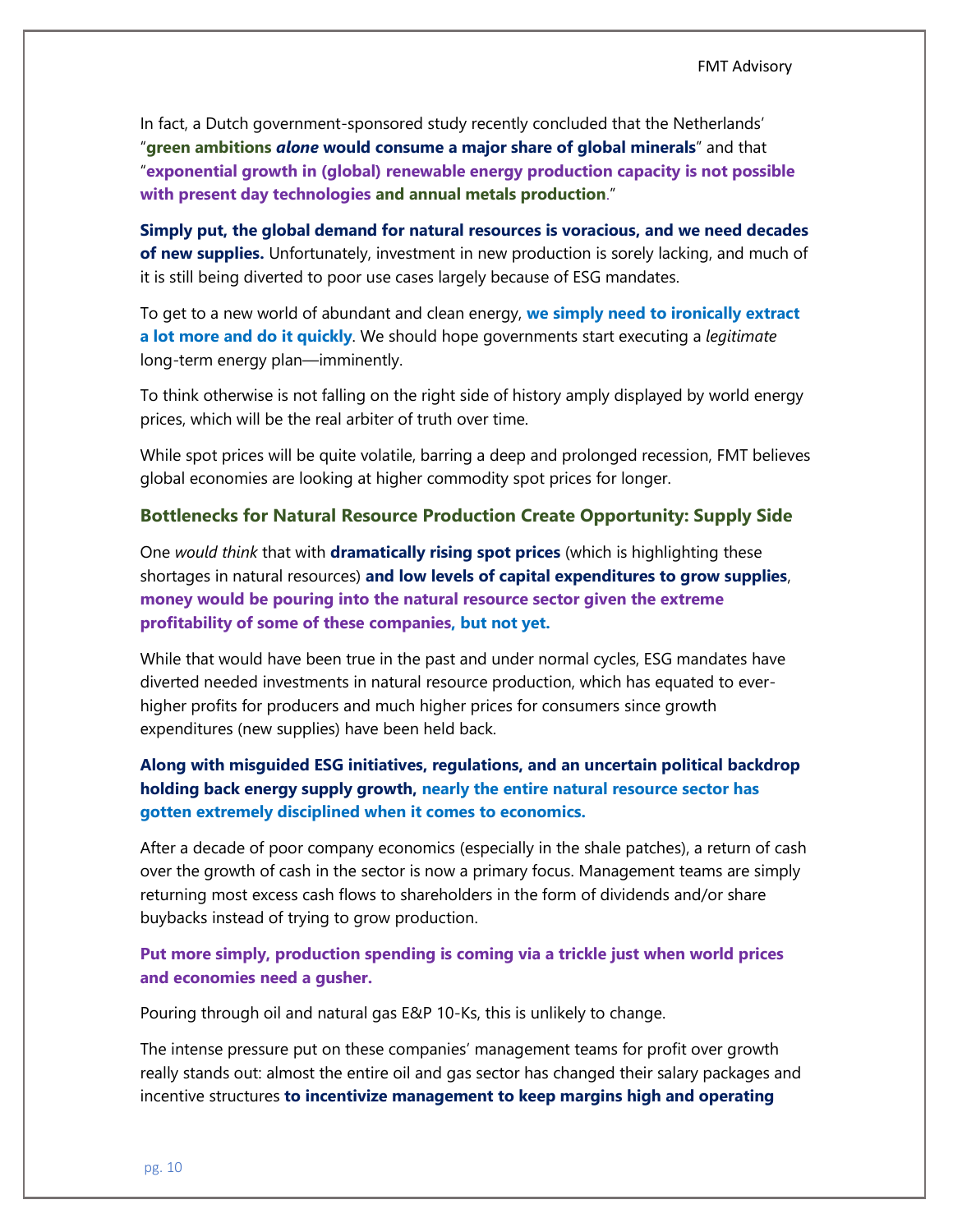**expenses low**, with a focus on returning excess free cash flow to shareholders via dividends and share buybacks.

A wise man once said, "show me the incentives and I'll show you the outcome."

This also has implications for future production. With such an extreme focus on profitability, nearly every oil and gas E&P company FMT has analyzed is high-grading (Tier 1 production). Put another way, **they are producing out of their lowest-cost, best-performing wells while leaving the harder and more expensive extractions for later.**

The industry has simply flipped from loose and reckless growth spending a decade ago with poor returns on equity capital to a focus on strong economics now that shareholders have applied intense pressure.

**As a result of this, the oil and gas sector is enjoying the pricing power and operational leverage they get from higher prices, and that is making happy shareholders, along with leaving management teams safe at the helm (on top of not risking ESG hostility).**

**The trickle of production growth will likely continue, but the world truly needs some gushers (pun intended).**

Even given all of this, large institutions have barely begun to take notice (or can't) because of ESG mandates and/or a decade of recency bias.

**It's really the perfect and unfortunate storm for humanity, but for shareholders and investors coming into these sectors, it's likely to be quite fortuitous.**

As we progress through 2022, we are just starting to witness the effects that the lack of new supply growth in raw materials and ESG mandates have had on global economic growth with rising gas, energy, and food costs.

**There's little the Federal Reserve can do about these inflationary pressures** unless they send us into a very deep recession (which is a very poor outcome for our overindebted government).

Even then, this would merely provide temporary relief in energy inflation only for it to furiously rage back (supply growth gets curtailed more in recessions as companies really batten down the hatches and restarting wells becomes more difficult).

In fact, that is exactly what happened in the 1970s.

#### **Skepticism is Good for Investors**

As outlined, FMT believes a multi-year secular bull market is underway and there has been a fundamental and tectonic change in the commodity sector like that at the start of the 1930s, 1970s, and early 2000s when commodities boomed after a very long period of underinvestment.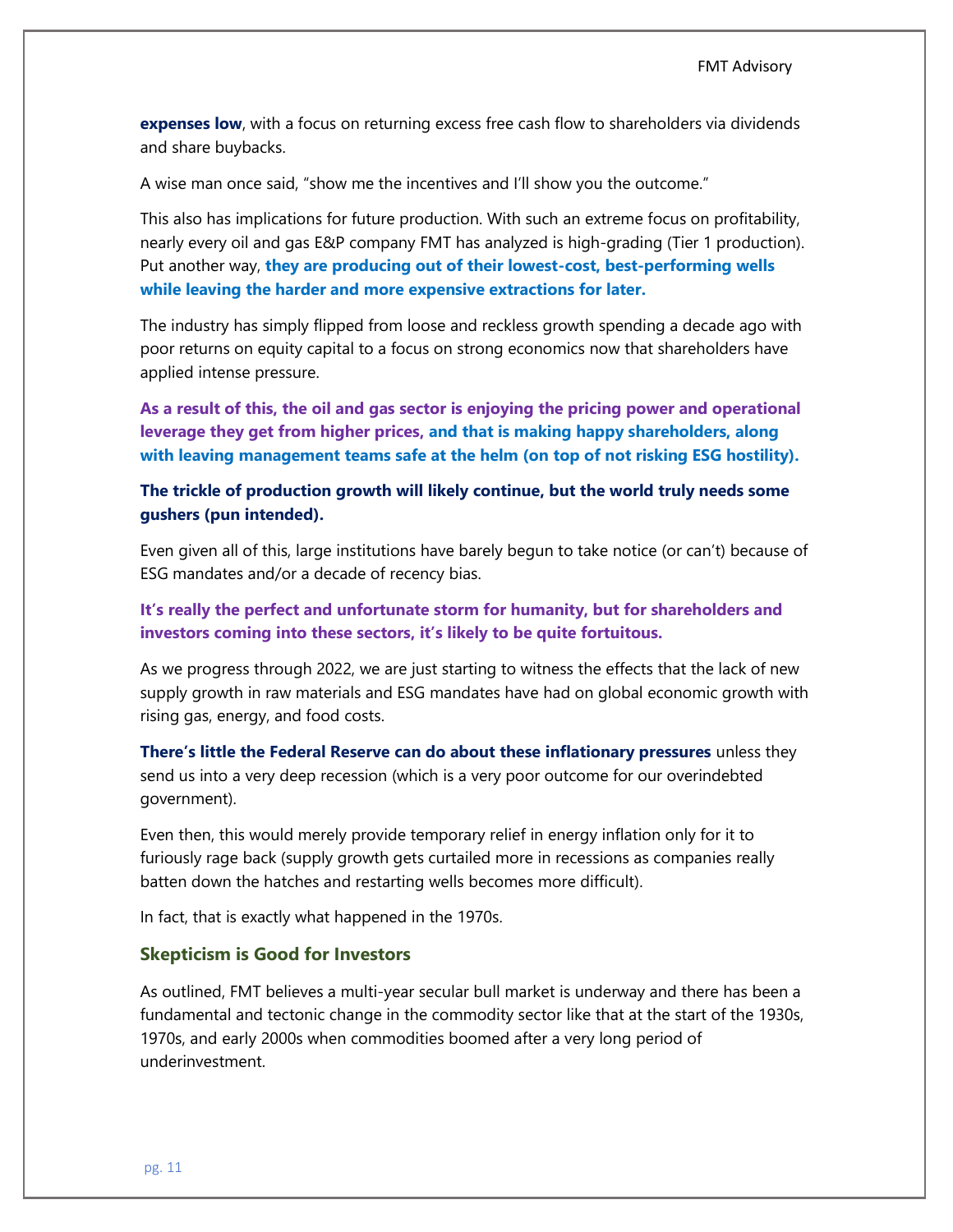Revered investor John Templeton once said, "Bull markets are born on pessimism, grow on skepticism, mature on optimism, and die on euphoria."

## **FMT believes commodities – energy, metals, and mining – are in the earlier stages of an enormous bull market that has entered the "skepticism" stage.**

Many casuals and pundits alike believe commodity prices like oil and natural gas, along with other raw materials, will *permanently* come back down in price after the Russia/Ukraine war ends and/or because they think producers can just magically ramp up production on a dime now that the world has reopened.

If only it were that easy.

**Analysts need to consider that once the war does end,** "**The Great Financial Shift**," which FMT wrote and can be read at **FMTadvisory.com**, is not going to end, **but neither will the great global energy shift.**

This is coupled with today's supply and demand imbalances and insanely low inventories in oil and natural gas (and other commodities like copper, uranium, and silver).

This has been a result of at least *8 years* of *underinvestment* and counting (according to the EIA, E&P companies are roughly \$1 trillion below their trend in cumulative CapEx spending since 2014).

**Even with much higher oil and natural gas prices and higher demand,** the energy industry is still 50-60% below the capital spending levels they were at almost a decade ago, **and new discoveries are at their lowest levels in 20+ years,** yet demand is likely to hit record highs in 2022.

**Just as it took years to create supply and demand imbalances**, **it will take a herculean effort to balance global supply and demand again in critical raw materials. It is also going to take copious amounts of new investment capital that will be slow to come with poorly misguided ESG mandates and intense capital discipline in the commodity sector.**

Without new growth-focused CapEx investment in the natural resource space, **humanity will see price inflation in energy and food like we have never seen before** –and producers will simply see their profits go more parabolic.

## **The greatest opportunities come from solving the largest problems, and energy and raw material deficits fit the bill.**

There will be plenty of ebbs and flows along the way (commodities tend to be volatile), but the overall direction is likely going to be much higher over the next few years.

### **Market Observations**

It'd be easy to believe that for a secular commodity bull market to ensue, you'd need a strong economy. However, during one of the most devasting economic decades in our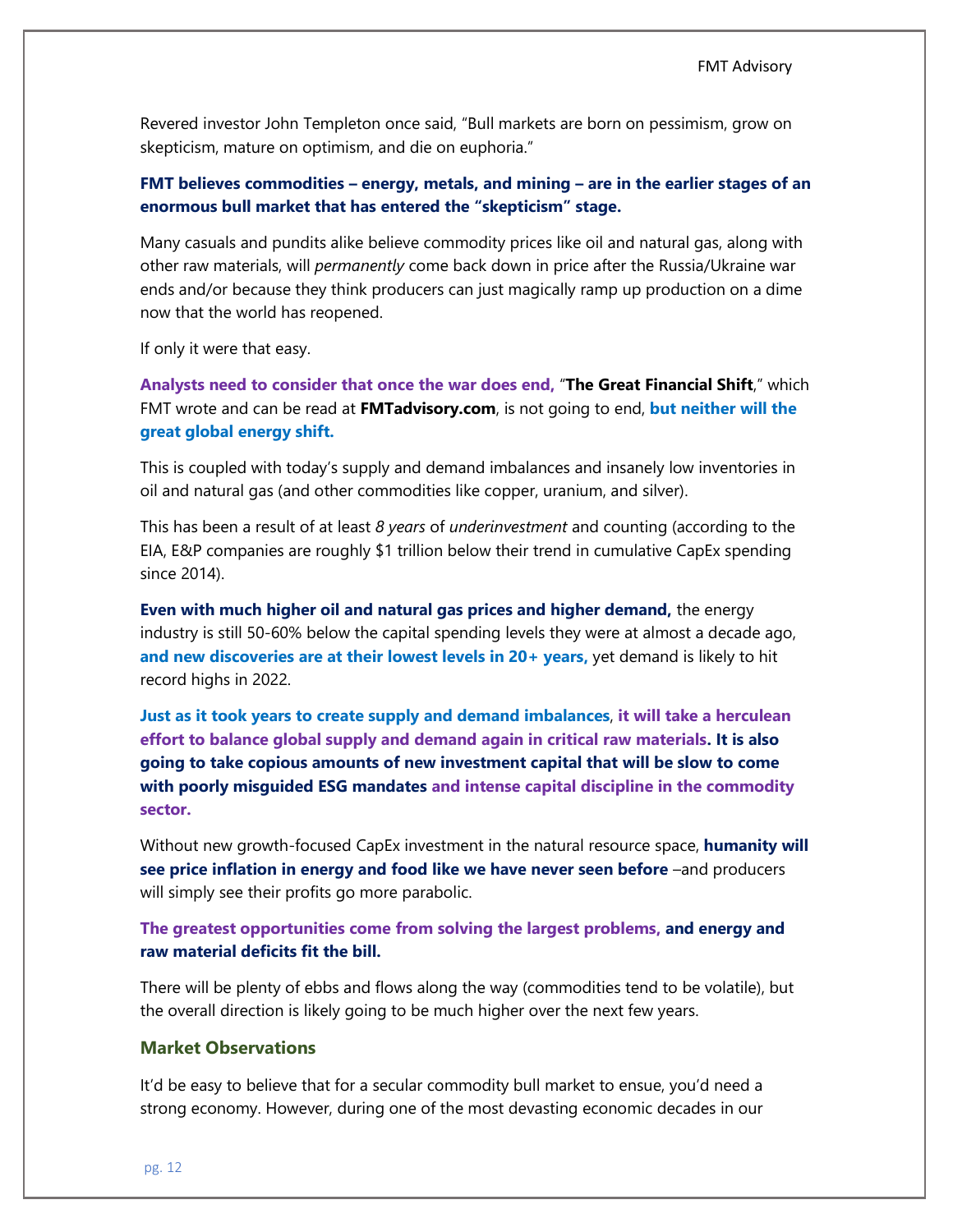history – 1930 to 1940 – a general portfolio of commodities produced real returns over the decade of +190% while the general stock market crashed over the same period.

Keep those thoughts in mind because the sector will remain volatile, but the outcome looks bright.

In closing, FMT believes the next few years will be very similar to that of the 1970s with rolling waves of inflation to disinflation and back again but with inflation winning the overall tug-of-war because of natural resource scarcity.

Monetary inflation is far more entrenched with spiraling wage inflation, a hard to rectify energy and material shortage (especially with the net-zero carbon emission targets), and a decade of easy fiscal prolificacy *that will require* more inflation than many believe.

## **While many might point to core CPI as their inflation measuring stick, it is headline inflation that matters most to Americans, which includes energy and food prices.**



As such, it's not a surprise that inflation expectations are built on headline inflation since they should be.

As we move to a cleaner and more abundant energy future, FMT is helping pave the way to the New Economy (and our pockets should get heavier).

Nicholas Green

Founder, Analyst, and Trends Advisor